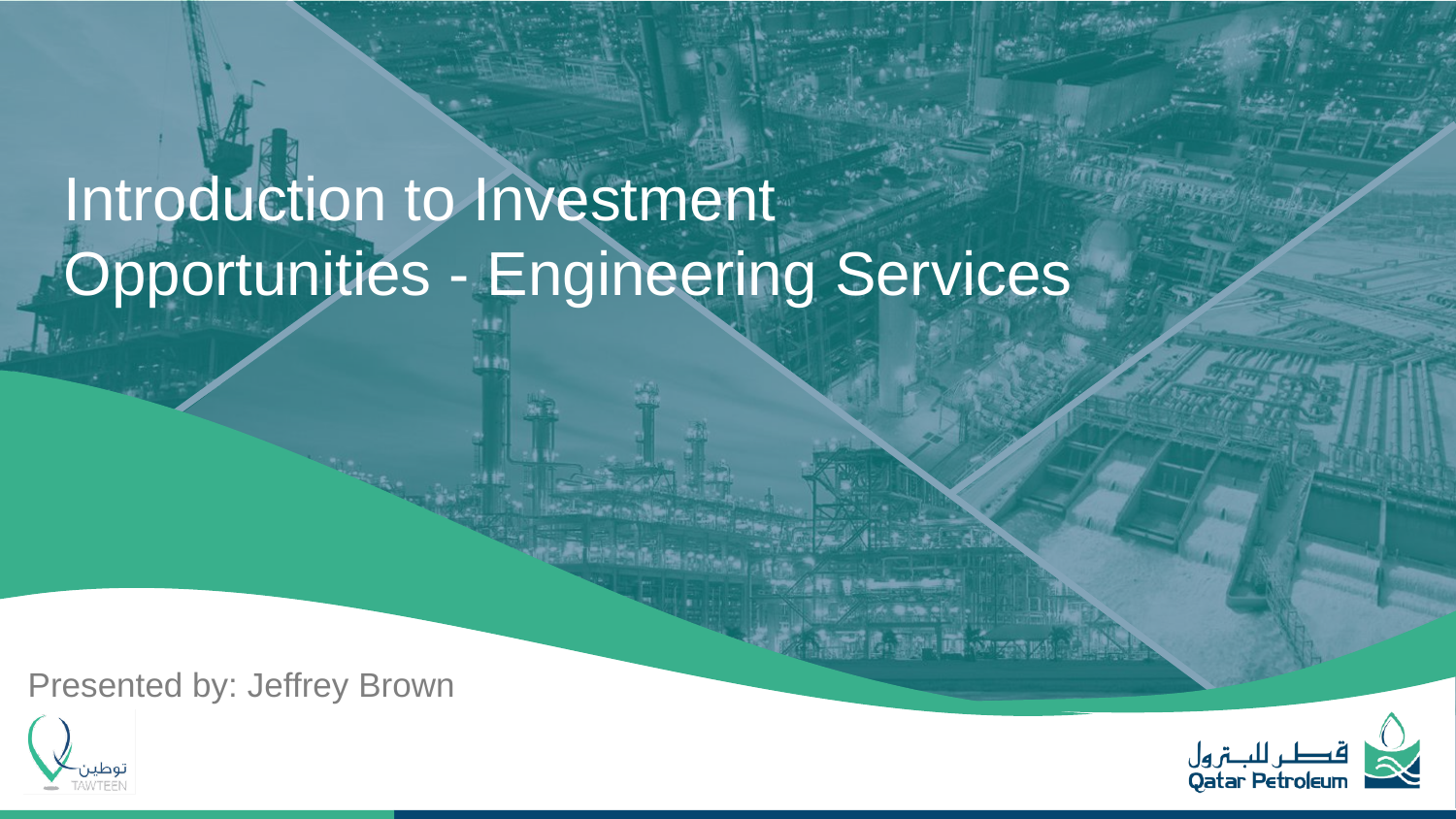Engineering services are required across the entire energy value chain, for new project development as well as everyday operations

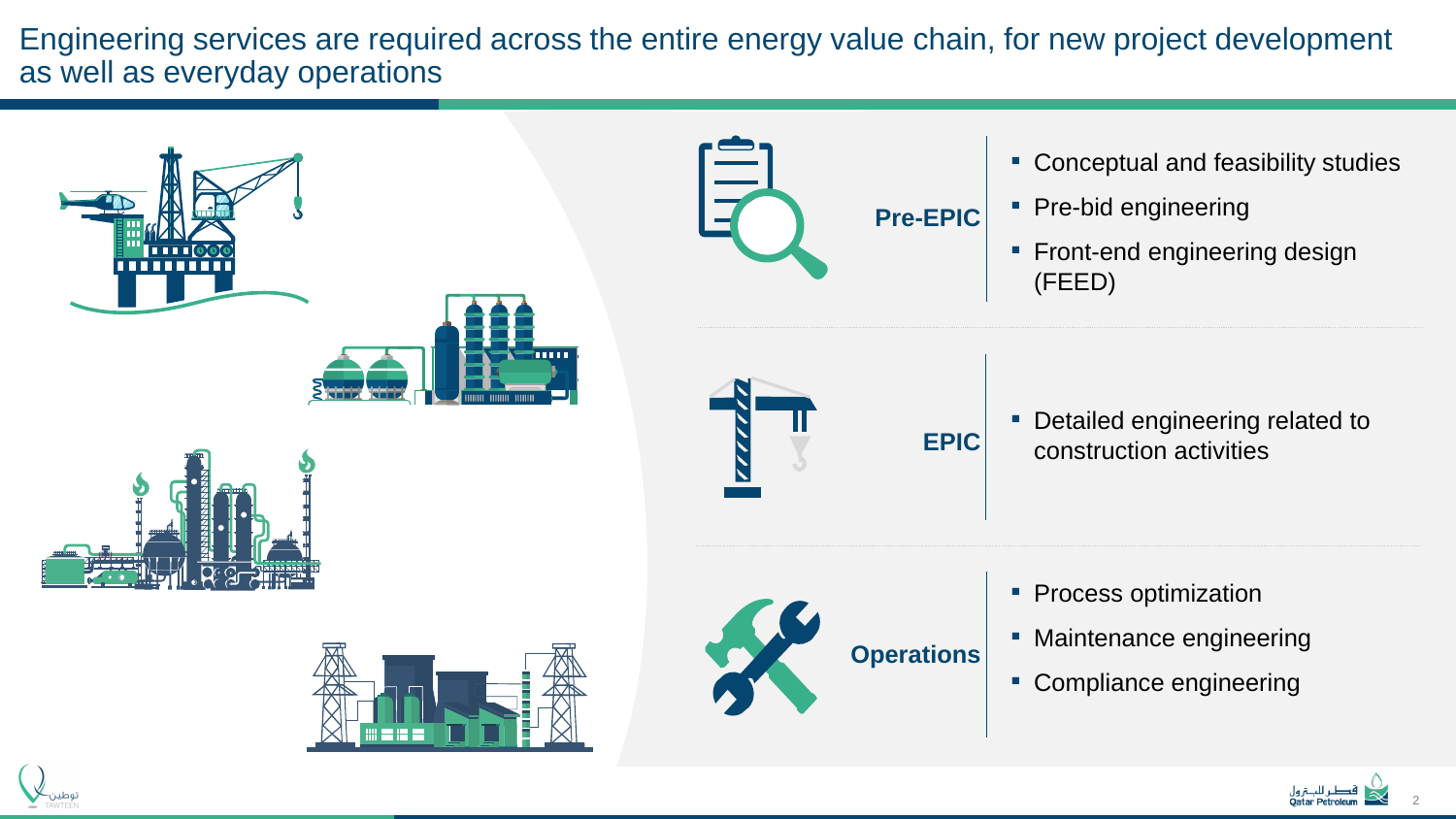### The aspiration for engineering is to increase the number of engineers in Qatar as well as level of incountry skill-sets and capabilities

#### **Future of Engineering Services in Qatar (2023):** *Ensure top local talent pipeline and high capability skill-sets to deliver projects in Qatar*



**Higher quality of in-country engineering work to support enhanced project delivery** 



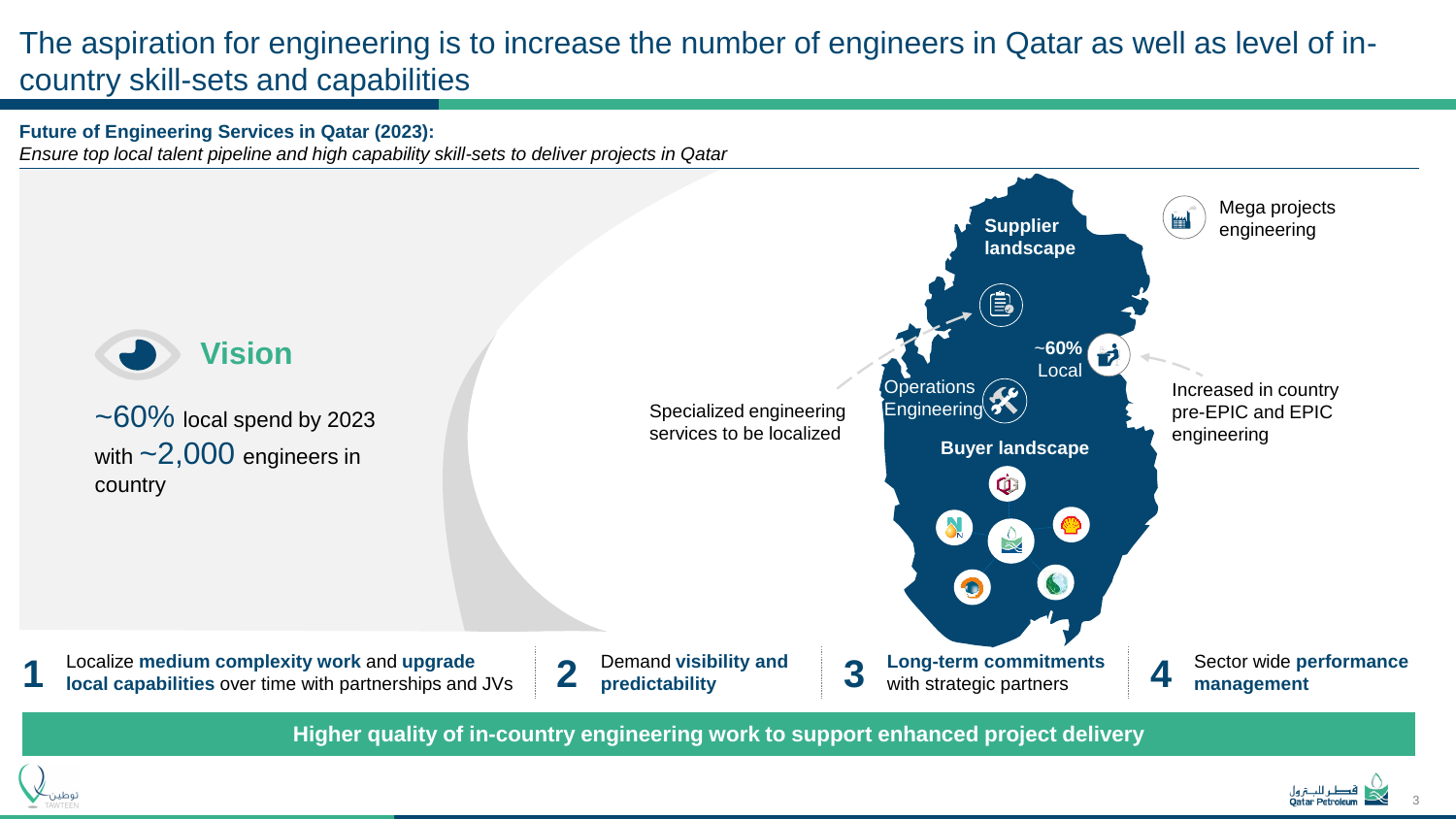### Engineering services spend is expected to reach an average QAR ~3.4 billion per annum for the following five years



Qatar Petroleum is moving forward with its plans to increase Qatar's LNG output by 30% – from 77 million to 110 million tons per year.

> *– Saad Al-Kaabi, His Excellency, the Minister of State for Energy Affairs, President and CEO of Qatar Petroleum*



**\***Consolidated spend data from participating sector companies. 2019-23 data represents average annualised forecasted spend.

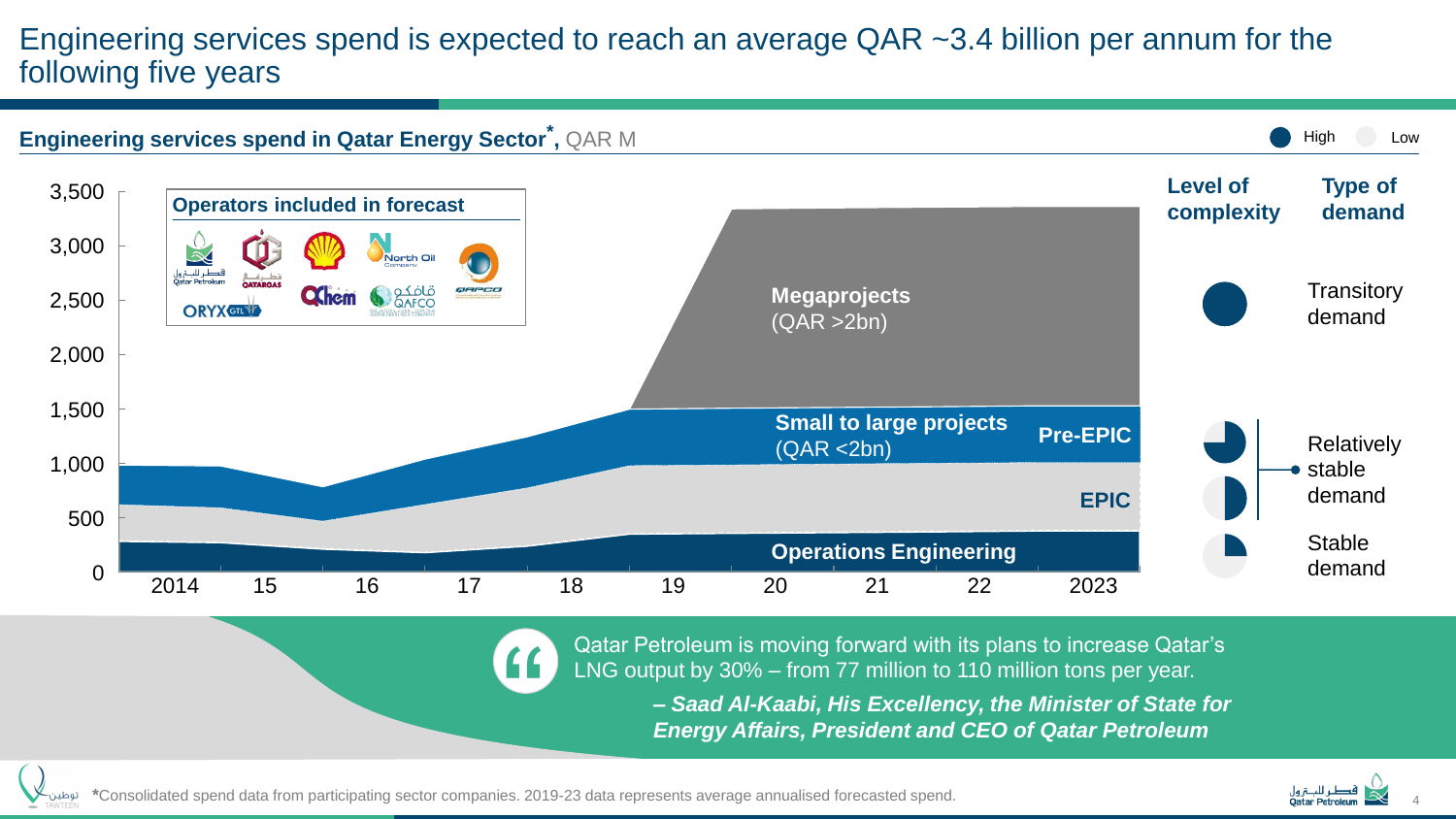#### Today, TAWTEEN is announcing 6 specific opportunities to support localization of engineering services **High** Medium Low

| <b>Category</b>                                            | <b>Opportunities</b>                                                                     | <b>Cumulative spend</b><br>QAR M <sup>1</sup> 19-23 | <b>Required capital intensity,</b><br><b>QAR M</b> |
|------------------------------------------------------------|------------------------------------------------------------------------------------------|-----------------------------------------------------|----------------------------------------------------|
| IĒ4<br><b>End to end</b><br>engineering<br><b>services</b> | Design of Process Control Domain (PCD) and<br>4<br><b>Advanced Process Control (APC)</b> | 685                                                 | $0 - 5$                                            |
|                                                            | $\boldsymbol{2}$<br>Design of integrated water management systems                        | 250                                                 | $5 - 15$                                           |
|                                                            | Engineering for modifications to piping and<br>3<br>tankage systems                      | 205                                                 | $0 - 5$                                            |
| <b>Studies and</b><br><b>assessments</b>                   | Power system studies<br>$\overline{4}$                                                   | 150 <sup>2</sup>                                    | $0 - 5$                                            |
|                                                            | 6<br>Environmental, social and health studies                                            | 150                                                 | $5 - 15$                                           |
|                                                            | $\bullet$<br>Lifecycle assessment studies                                                | 125                                                 | $5 - 15$                                           |

**Total ~1,565**



1 Total cumulative spend expected in 2019-23 from participating operators – figures rounded to nearest QAR 5 million 2 Does not include additional upside from Kahramaa and independent power producers